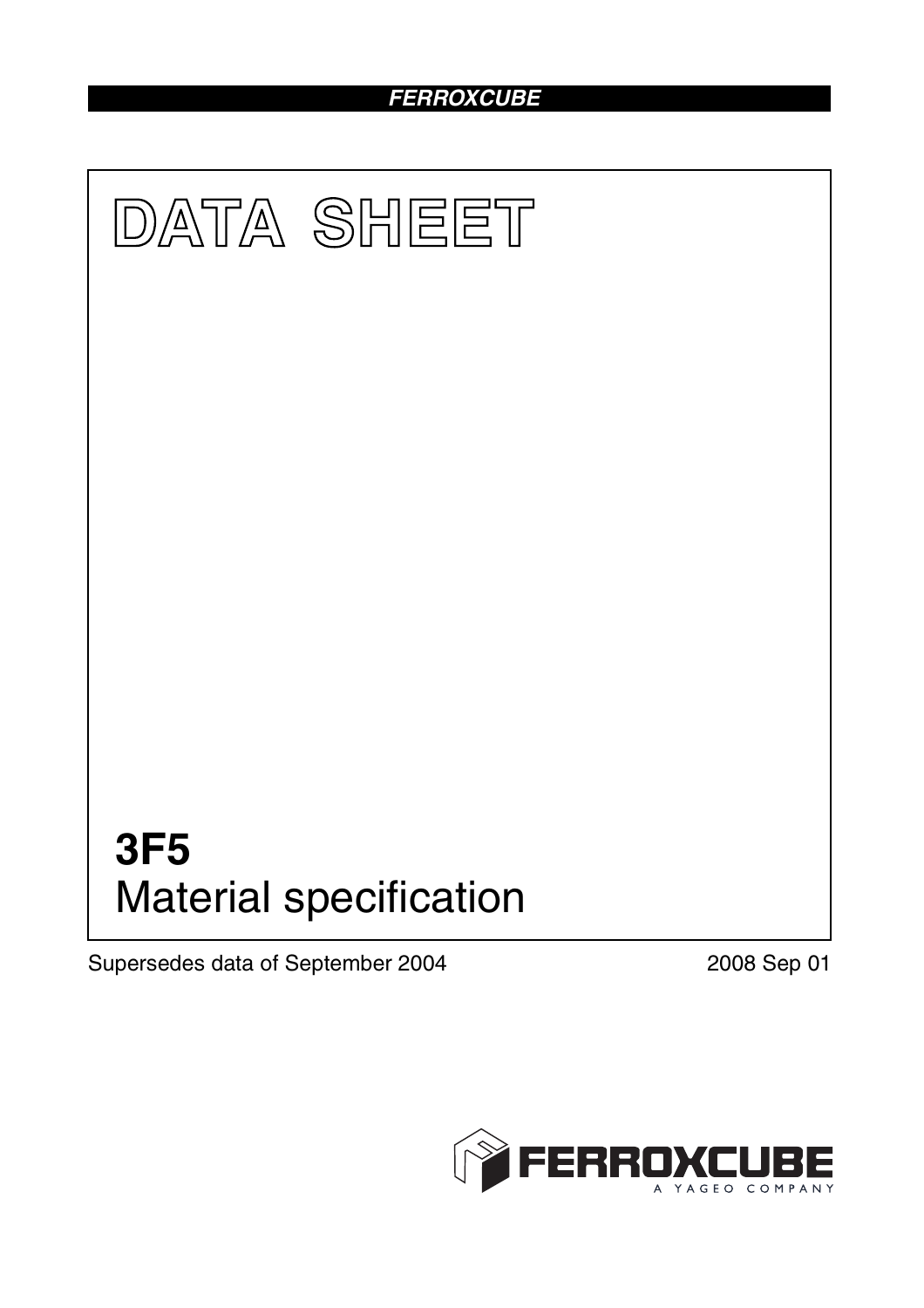# Material specification 3F5

#### **3F5 SPECIFICATIONS**

A very high frequency power material for use in power and general purpose transformers optimized for frequencies of 2 - 4 MHz.

| <b>SYMBOL</b>      | <b>CONDITIONS</b>                  | <b>VALUE</b>   | UNIT              |
|--------------------|------------------------------------|----------------|-------------------|
| μ <sub>i</sub>     | 25 °C; ≤10 kHz;<br>$0.25$ mT       | 650 $\pm$ 20%  |                   |
| $\mu_{\mathbf{a}}$ | 100 °C; 25 kHz;<br>200 mT          | $\approx 1000$ |                   |
| B                  | 25 °C; 10 kHz;<br>1200 A/m         | $\approx$ 380  | mT                |
|                    | 100 °C; 10 kHz;<br>1200 A/m        | $\approx 340$  |                   |
| $P_V$              | 100 °C; 3 MHz;<br>10 <sub>mT</sub> | $\approx 100$  | kW/m <sup>3</sup> |
|                    | 100 °C; 3 MHz;<br>30 mT            | $\approx 900$  |                   |
| ρ                  | DC; 25 $\degree$ C                 | $\approx$ 10   | $\Omega$ m        |
| $T_{C}$            |                                    | $\geq 300$     | $^{\circ}C$       |
| density            |                                    | $\approx 4750$ | kg/m <sup>3</sup> |





╥

 $\overline{\phantom{a}}$  has  $\overline{\phantom{a}}$ 

10 <sup>4</sup>



MFW022

3F5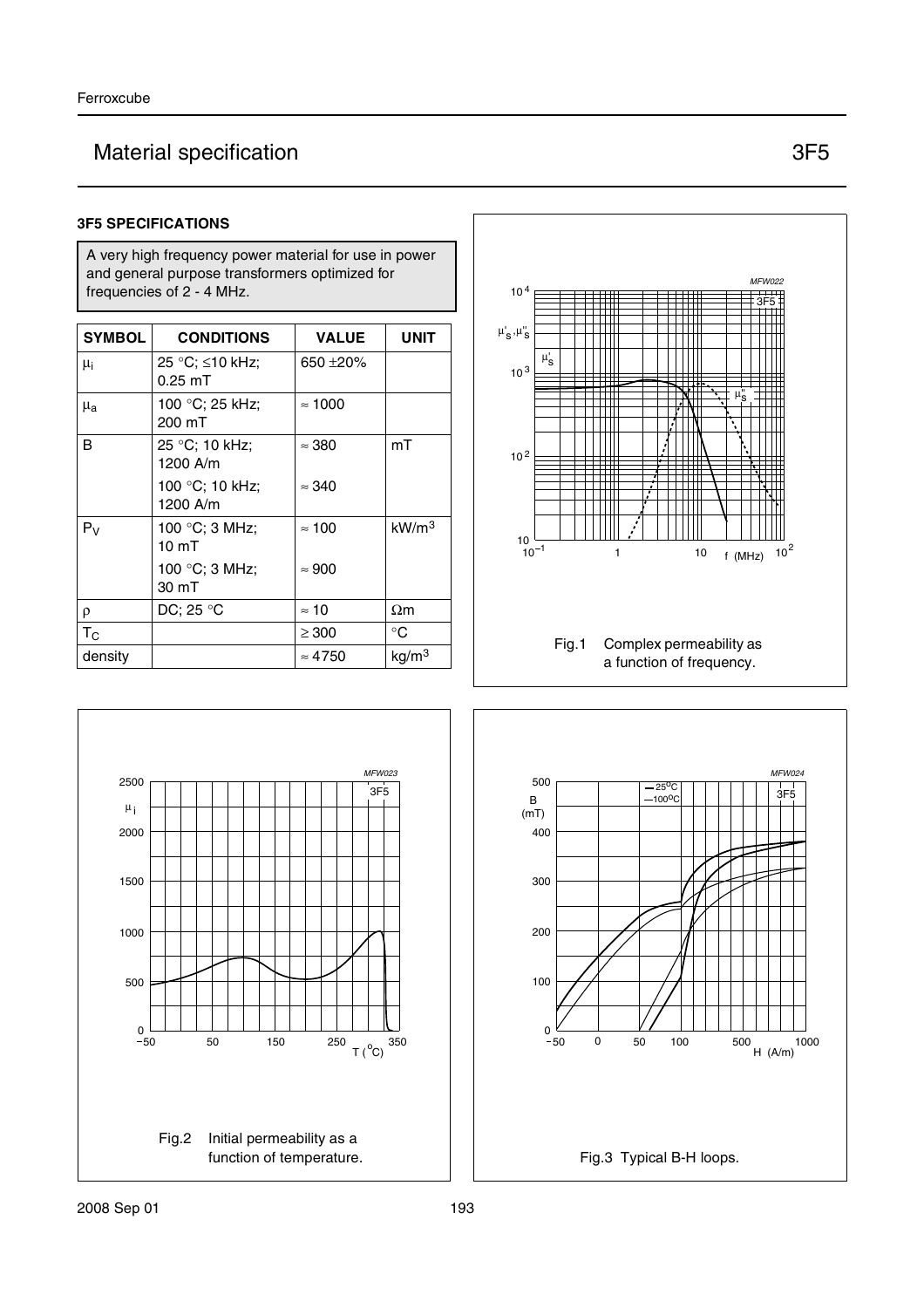## Material specification 3F5